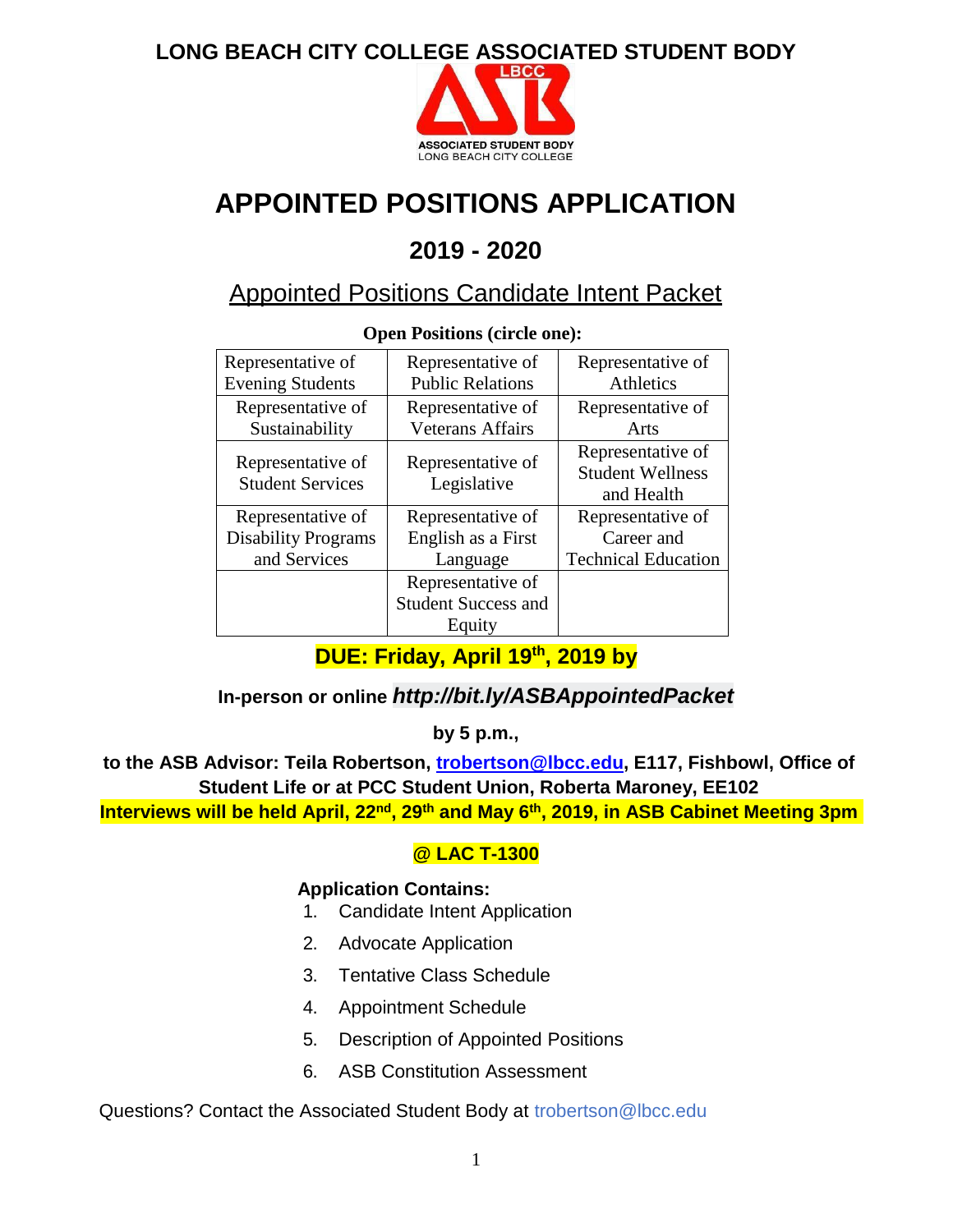# **CANDIDATE INTENT FOR Spring 2019 Appointed positions**

#### **CANDIDATE INFORMATION:**

| (1) Print your full name: (a) and the set of the set of the set of the set of the set of the set of the set of the set of the set of the set of the set of the set of the set of the set of the set of the set of the set of t |                                                                                                                                                                                                                                |  |  |  |
|--------------------------------------------------------------------------------------------------------------------------------------------------------------------------------------------------------------------------------|--------------------------------------------------------------------------------------------------------------------------------------------------------------------------------------------------------------------------------|--|--|--|
|                                                                                                                                                                                                                                |                                                                                                                                                                                                                                |  |  |  |
|                                                                                                                                                                                                                                |                                                                                                                                                                                                                                |  |  |  |
|                                                                                                                                                                                                                                |                                                                                                                                                                                                                                |  |  |  |
|                                                                                                                                                                                                                                |                                                                                                                                                                                                                                |  |  |  |
|                                                                                                                                                                                                                                |                                                                                                                                                                                                                                |  |  |  |
|                                                                                                                                                                                                                                |                                                                                                                                                                                                                                |  |  |  |
|                                                                                                                                                                                                                                | (7) Student ID:________________________CSC# (on the back of ID): _______________                                                                                                                                               |  |  |  |
|                                                                                                                                                                                                                                |                                                                                                                                                                                                                                |  |  |  |
|                                                                                                                                                                                                                                | ASB LEADERSHIP is defined as holding an elected or appointed position in any of the following organizations: ASB                                                                                                               |  |  |  |
|                                                                                                                                                                                                                                | Cabinet, LAC and PCC Club Senate, LAC and PCC Cultural Affairs Councils, and/or the PCC Student Council.                                                                                                                       |  |  |  |
| Please check one:                                                                                                                                                                                                              |                                                                                                                                                                                                                                |  |  |  |
| I have never held a position on any of the above-listed leadership boards.                                                                                                                                                     |                                                                                                                                                                                                                                |  |  |  |
|                                                                                                                                                                                                                                | The first office I ever held in the above leadership positions, elected or appointed, was on the                                                                                                                               |  |  |  |
|                                                                                                                                                                                                                                | end of the semester of the semester of the semester of the semester of the semester of the semester of the semester of the semester of the semester of the semester of the semester of the semester of the semester of the sem |  |  |  |
|                                                                                                                                                                                                                                | A - I realize that I cannot run for or hold office beyond the fifth (5th) semester of ASB Leadership participation at Long                                                                                                     |  |  |  |
|                                                                                                                                                                                                                                | Beach City College, and that I must hold a cumulative <b>GPA of 2.5</b> for ASB Cabinet positions. [ <i>initial</i> ]                                                                                                          |  |  |  |
| B - I understand these positions require a completion ratio of .670 or higher. I must have completed a minimum of 6 units the                                                                                                  |                                                                                                                                                                                                                                |  |  |  |
|                                                                                                                                                                                                                                | semester prior to holding office at Long Beach City College. I understand that I must provide an unofficial copy of my transcript                                                                                              |  |  |  |
| with this application. _______(initial)                                                                                                                                                                                        |                                                                                                                                                                                                                                |  |  |  |
| C - I understand that I must arrange my class schedule to be able to participate in ASB Cabinet meetings each Monday                                                                                                           |                                                                                                                                                                                                                                |  |  |  |
| from 3:00 pm to 5:00 pm (mandatory). $\quad$ (initial)                                                                                                                                                                         |                                                                                                                                                                                                                                |  |  |  |
| D - I understand that I must schedule an appointment with the ASB Advisor to review the responsibilities, duties, and time                                                                                                     |                                                                                                                                                                                                                                |  |  |  |
|                                                                                                                                                                                                                                | commitments of the office I am seeking. The appointment must be completed by April 18 <sup>th</sup> , 2019. Please contact Teila                                                                                               |  |  |  |
| Robertson by email: trobertson@lbcc.edu. ________ (initial)                                                                                                                                                                    |                                                                                                                                                                                                                                |  |  |  |
|                                                                                                                                                                                                                                | I hereby certify that I meet the requirements. These minimums must be met, and NO exceptions will be granted based                                                                                                             |  |  |  |
|                                                                                                                                                                                                                                | on academic minimum requirements. Eligibility will be checked for students seeking Associated Student Body                                                                                                                     |  |  |  |
| Leadership positions.                                                                                                                                                                                                          |                                                                                                                                                                                                                                |  |  |  |
|                                                                                                                                                                                                                                | NOTE** Individuals seeking Associated Student Body leadership positions will be required to take an assessment                                                                                                                 |  |  |  |
| on the ASB Constitution and Bylaws attached to this packet.                                                                                                                                                                    |                                                                                                                                                                                                                                |  |  |  |
| I have read and understand the campaign rules as stated in this packet, and I agree to abide by them. Failure to do so                                                                                                         |                                                                                                                                                                                                                                |  |  |  |
| will result in action by the election committee and possibly affect my eligibility. I hereby certify that all the information I                                                                                                |                                                                                                                                                                                                                                |  |  |  |
| have given is factual and correct.                                                                                                                                                                                             |                                                                                                                                                                                                                                |  |  |  |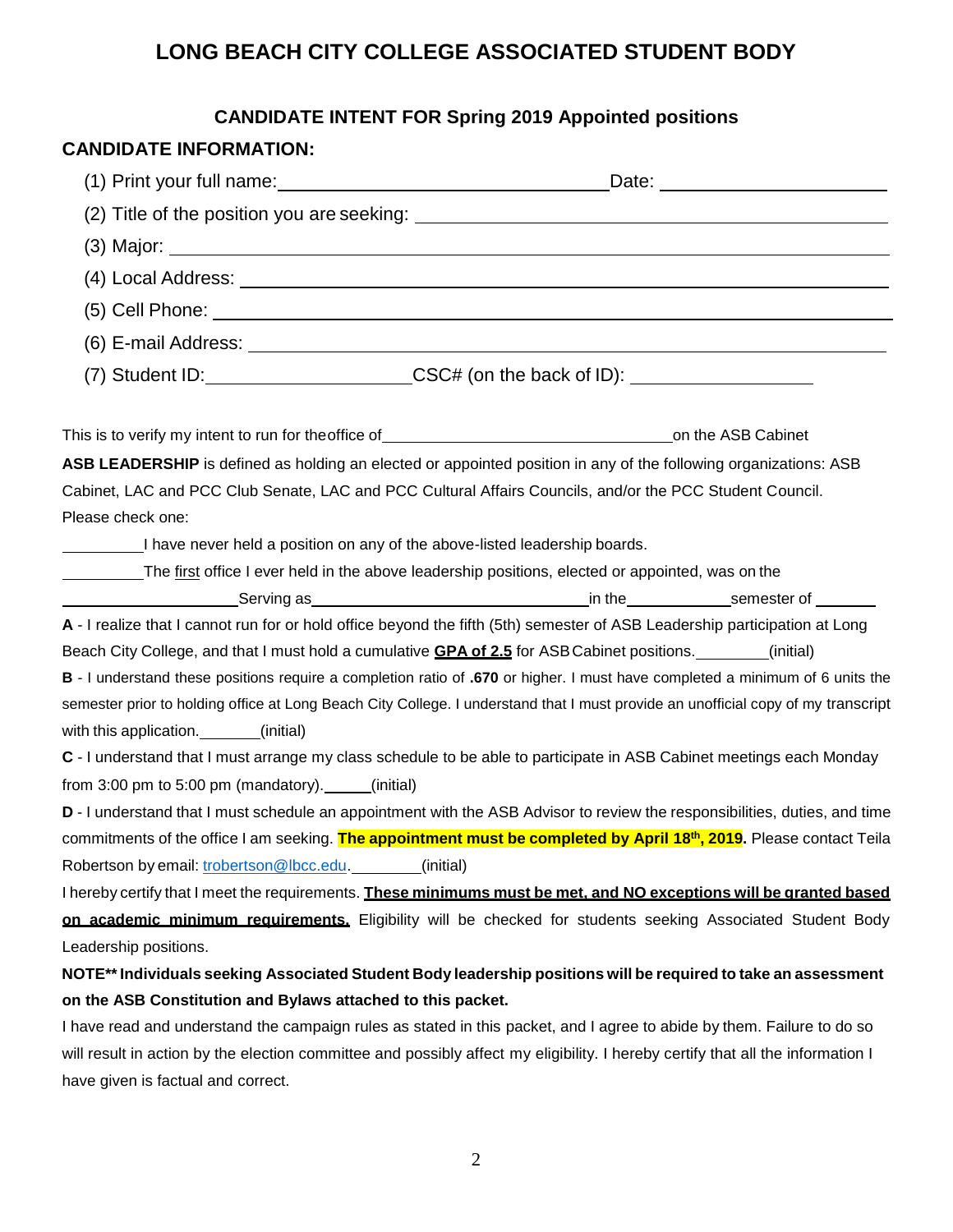#### **Candidate Requirement Checklist**

- 1. Currently enrolled at LBCC and possesses a valid College Services Card.
- 2. Enrolled in a minimum of six (6) units while holding office.
- 3. Completed six (6) units the semester preceding the assumption of office and have provided an unofficial copy of my transcript.
- 4. Has served no more than five (5) semesters in ASB Leadership positions.
- 5. **Cumulative G.P.A. of 2.5** for ASB Cabinet positions or 2.0 for all other leadership positions.
- 6. Completion ratio of .670.
- 7. Meet the LBCC attendance requirement.
- 8. Candidate shall not be serving as president of any other organization at LBCC while holding an ASB leadership position.
- 9. Candidate is not seeking more than one ASB leadership position at the same time.
- 10. I have read and understand the eligibility requirements for holding office as stated in the ASBOperating Bylaws.
- 11. I have completed the ASB Cabinet Assessment (attached).

Signature: \_ \_ Print Name: \_

\_ \_ \_ \_ ASB Advisor Signature (required) Pam Garrison's Signature (required) (Room E-117, 562.938-4978) (Second floor of Building E, 562.938-4552)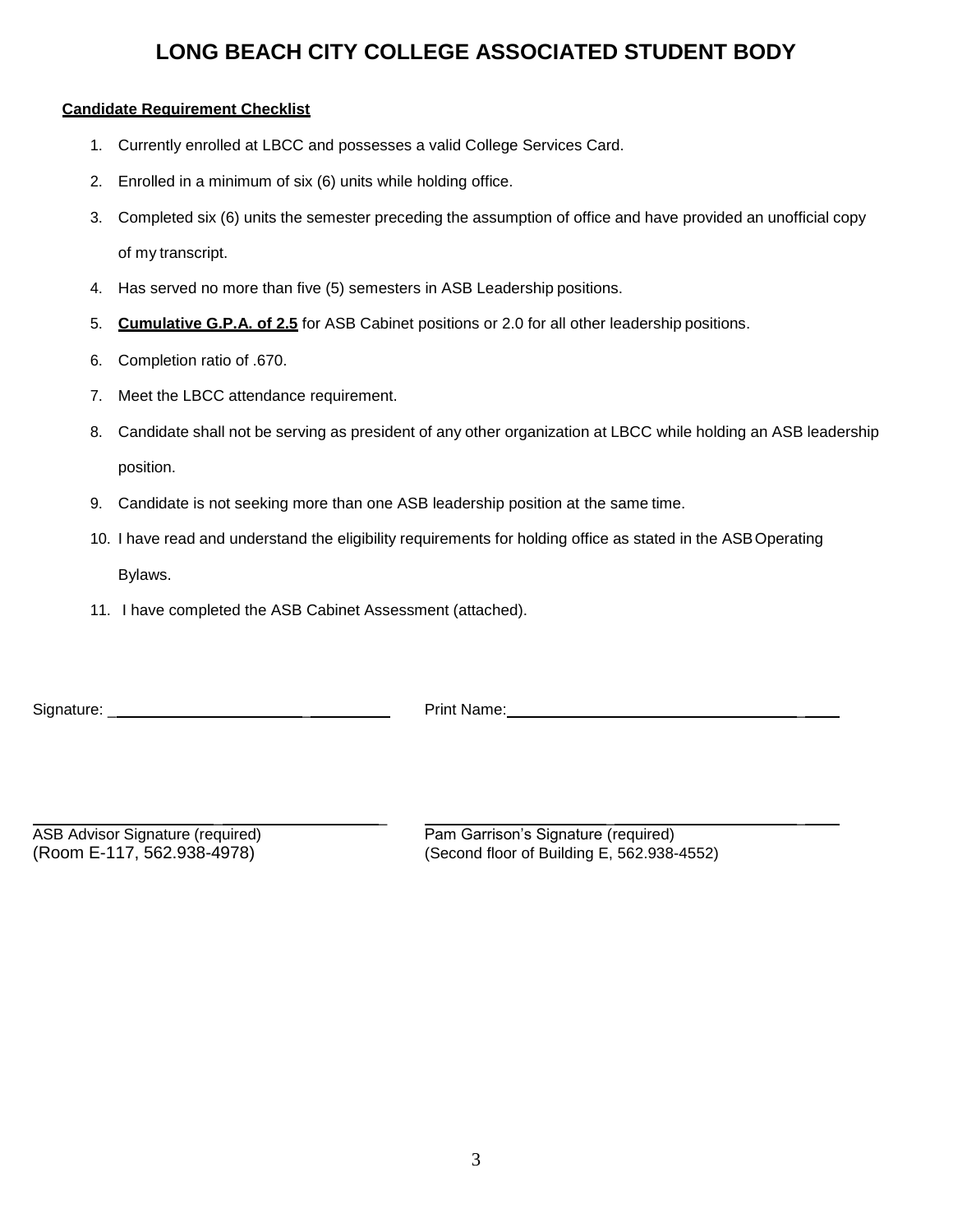#### **YOUR ROLE AS AN ADVOCATE**

Long Beach City College Office of Student Life know your role as an Advocate/Sponsor/Mentor is a critical one in supporting the student's "out of classroom learning" as well as adding to the "student life" at Long Beach City College (LBCC). The majority of a student's time is spent out of the classroom, therefore the interaction with peers, participation in student government, campus and community activities, and development of sense of community at LBCC are integral components of the student's success (Pascarella & Terenzini, 1991). The Office of Student Life is grateful for your role as an Advisor/Sponsor/Mentor to our Associated Student Body leaders and appreciating in partnering with us in educating our students in their co and extra-curricular experience.

There is no one way to be a successful Advisor/Sponsor/Mentor, just as there is no one-way to be successful as a teacher. There is one requisite for successful advisement – and that is interest in and enthusiasm for engaging in Purposeful, Focused, Nurturing, Connected and Respectful one-on-one with our students and providing a safe learning environment for our students to develop.

Members of Student Life programs are individuals who have expressed an interest in shaping the culture of our LBCC community. In their position, they play a significant role in representing the "student voice" in their respective area. As part of their commitment to LBCC they will have the opportunity to lead student groups, sit on district and hiring committees, attend institutional meetings and organize students in clubs, programs, and activities. As leaders they should be informed, ask questions, and be encouraged to participate in the LBCC shared governance process.

As an Advocate, you will want to know your student so you can learn how to help them. Some questions you might want to consider:

- What is your student position in Student Life?
- Why are you interested in representing such a position at LBCC?
- What is your major?
- What challenges will you face as a student leader?
- What skills do you hope to gain from your experience?
- How can I help you?
- Why did you choose me to be your advocate?
- How long have you been involved in Student Life?
- Tell me about yourself. Do you have a job, where do you live, how long have you been at LBCC?
- What change do you hope to make at LBCC?
- How can I help you achieve your goal for change?

#### **ADVOCATE ELIGIBILITY**

#### **Advisors must meet the following criteria:**

- An Administrator, Full time, Adjunct Faculty or Staff member with the Long Beach City CollegeDistrict.
- Committed to student's learning through their participation, knowledge, expertise in the area, department and or field of concentration or study.
- Believe in the mission and goals of the Associated Student Body in which our students serve.
- Be aware of risks and liabilities that may arise in any situation and discuss with Student Life Advisors, Staff and Administrators towards appropriate decision making that meets the college's policies andprocedures.
- Required to meet regularly with ASB Leaders during office time as needed.
- Knowledgeable with the ASB Constitution, processes and procedures in Student Life.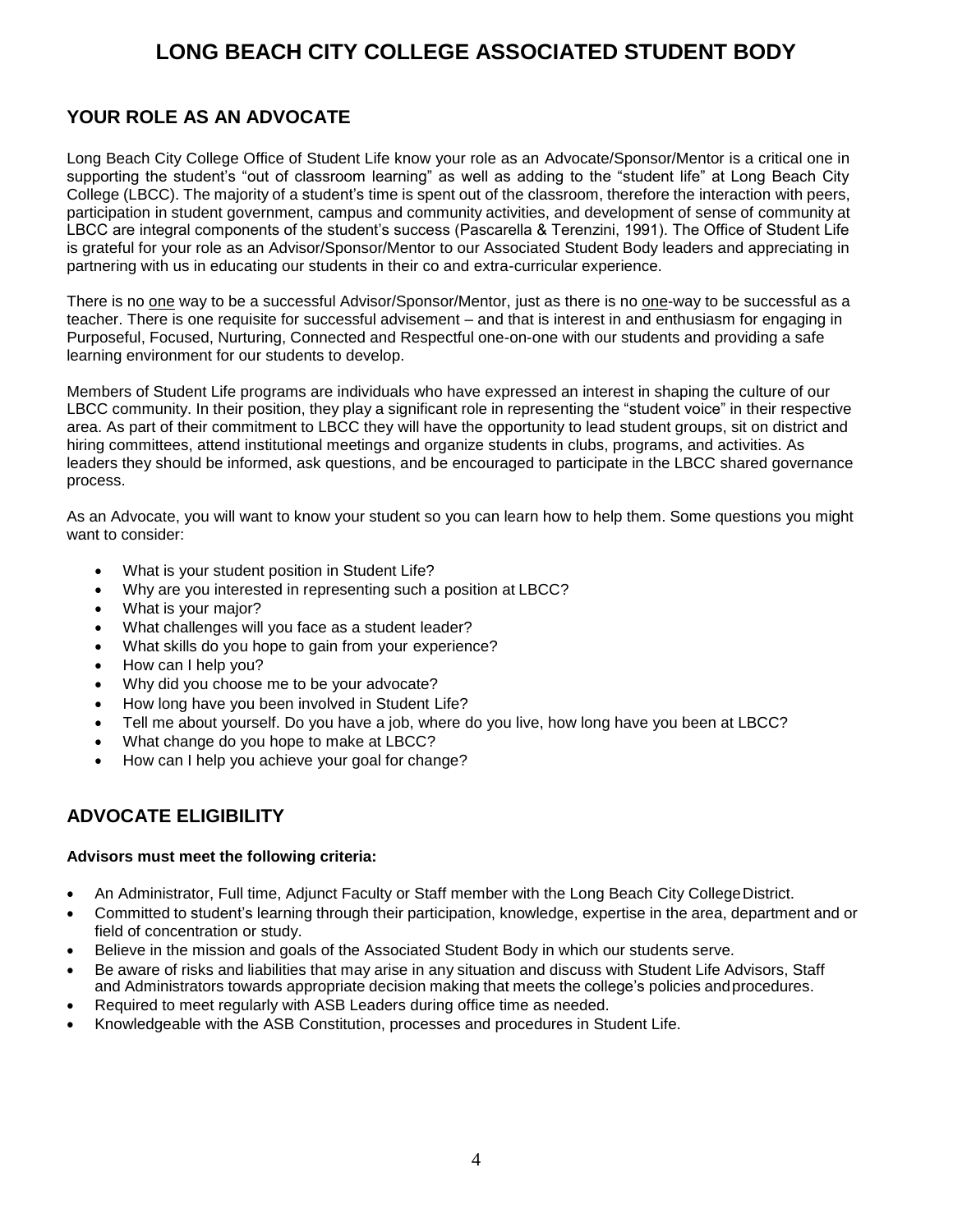By signing below acknowledges the commitment to Advisor/Sponsor/Mentor Associated Student Body Leaders during their one year appointed or elected term as stated in the ASB Constitution.

ADVOCATE NAME:

ADVOCATE SIGNATURE (required): \_\_\_\_\_\_\_\_\_\_\_\_\_\_\_\_\_\_

DEPARTMENT:

TITLE:

OFFICE EXTENTION: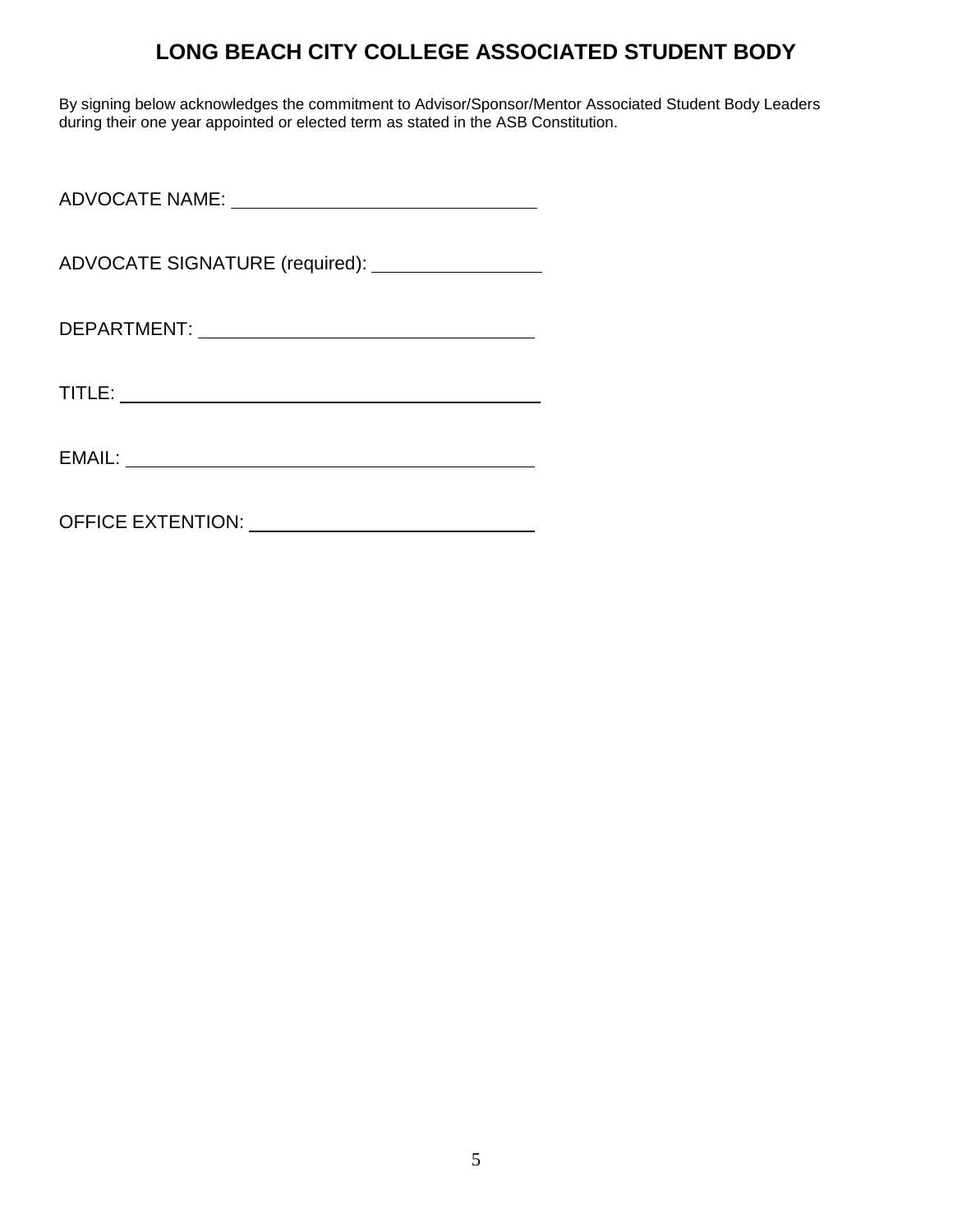#### **MY Tentative CLASS SCHEDULE for Fall 2019**

| <b>Course Name</b> | <b>Units</b> | Day & Time |
|--------------------|--------------|------------|
|                    |              |            |
|                    |              |            |
|                    |              |            |
|                    |              |            |
|                    |              |            |
|                    |              |            |
|                    |              |            |

**PLEASE PRINT YOUR NAME PLEASE SIGN YOUR NAME**

 **Today's Date Student Number CSC Number**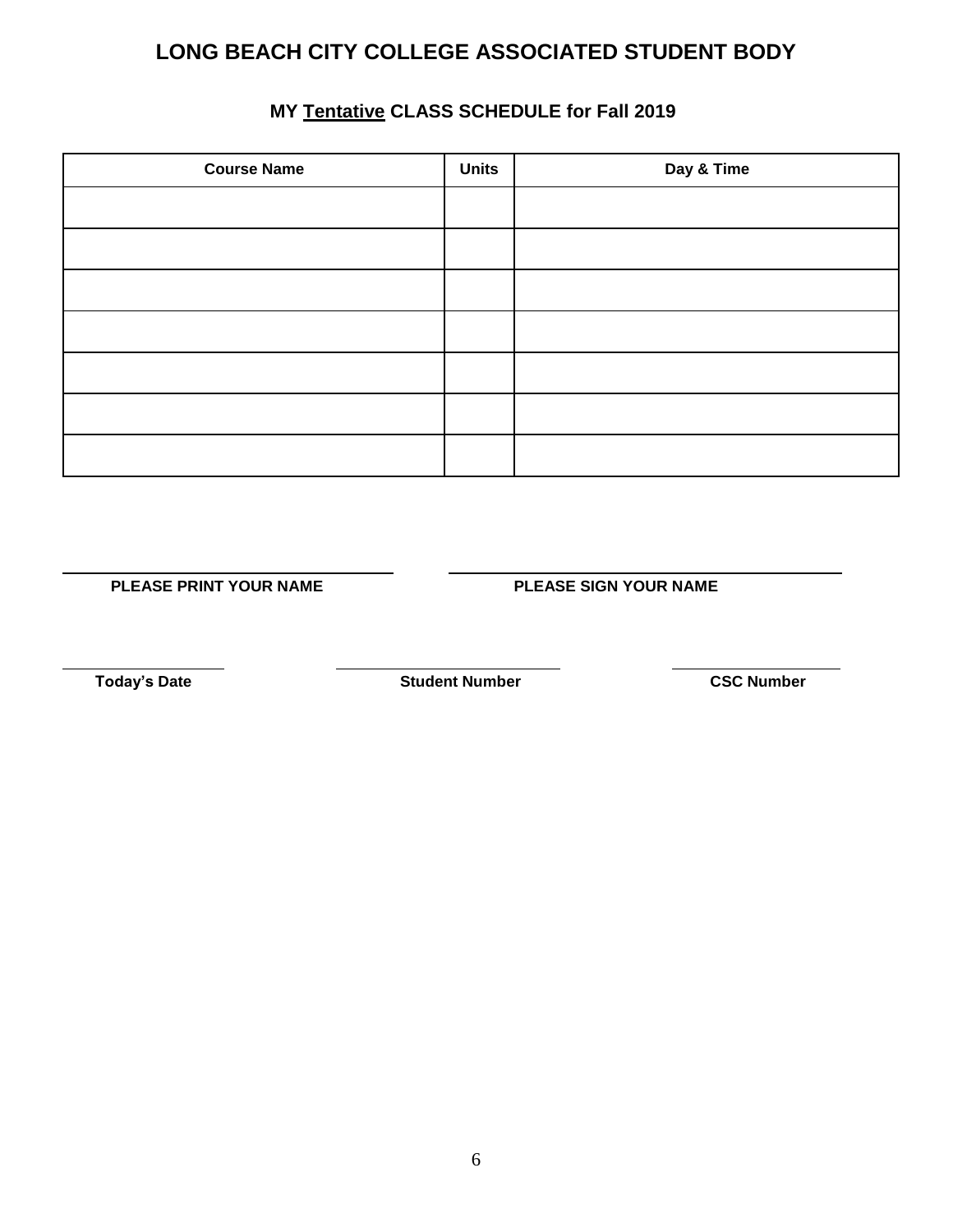

- 1. Please indicate the ASB advisor & the Student Life Administrative Assistant's name and email address below:
- 2. The ASB Cabinet serves what campus(es)?
- 3. What is the name of the Mascot for Long Beach City College? What is the Alma Mater known as?
- 4. List the Elected positions on the ASB Cabinet

5. List the Appointed positions on the ASB Cabinet

- 6. List three (3) duties, you feel are most important of the position you are seeking
- 7. What GPA is required to hold office? What completion ratio?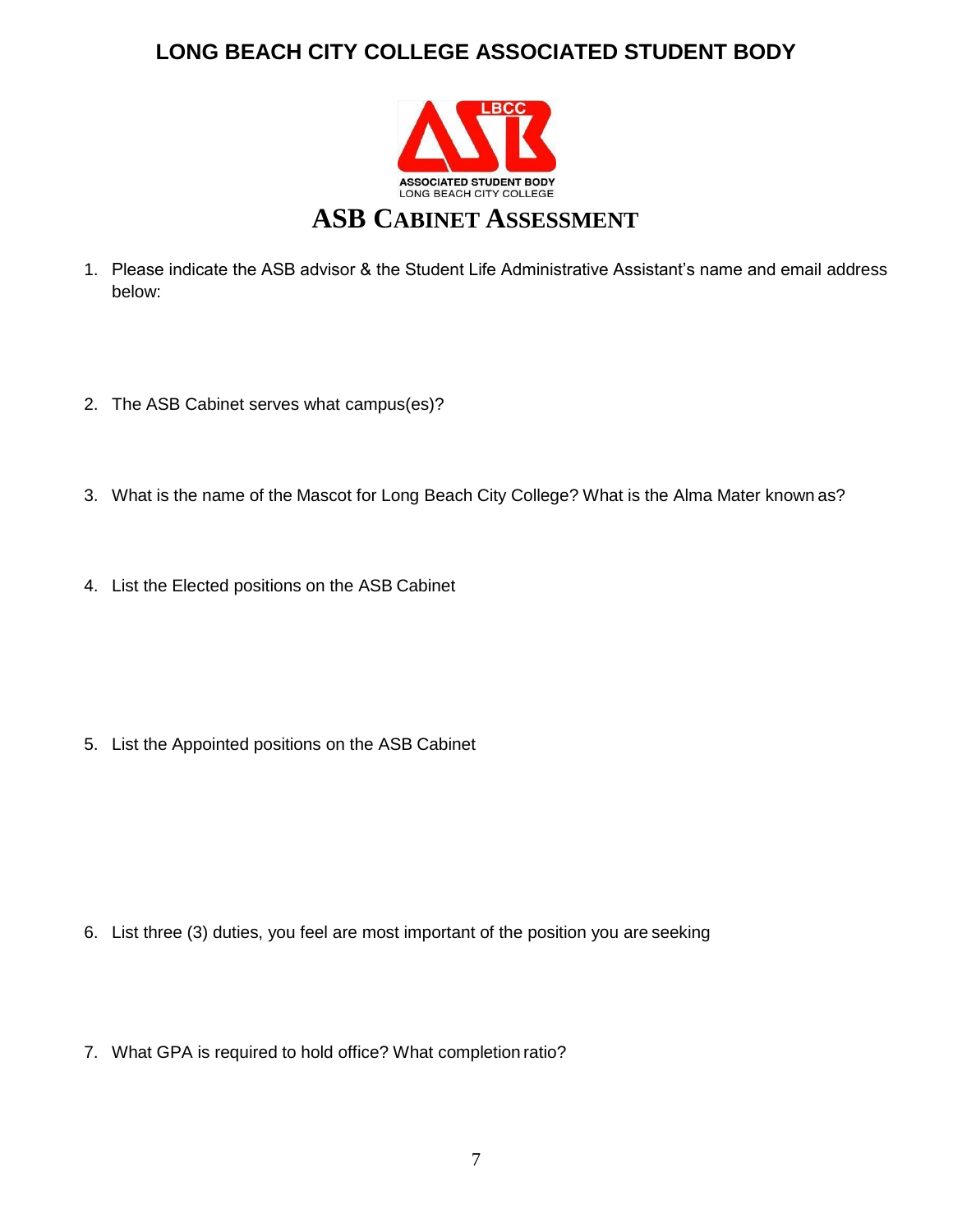- 8. What is the procedure for making an agenda request to appear on the ASB Cabinet Agenda?
- 9. Who has the power to propose amendment(s) to Chapter Two: Operating Bylaws?
- 10. According to the Ralph M. Brown Act (Gov. Code §54950 §54963), what is the requirement to post an agenda for the public?
- 11. [Fill in the blank] According to the Ralph M. Brown Act (Gov. Code §54950 §54963), all meetings must be **and and and and and if a member is not present, the member may** into the meeting, as long as the member's location is: accessible to the public, posted on the agenda, and in compliance with the Brown Act.
- 12. What is quorum? And what constitutes quorum?
- 13. How many absences are allowed per the ASB Constitution?
- 14. How many tardies constitute an absence?
- 15. Who can make motions in meetings?
- 16. What form of Parliamentary procedures does the ASB Cabinet use in all meetings?